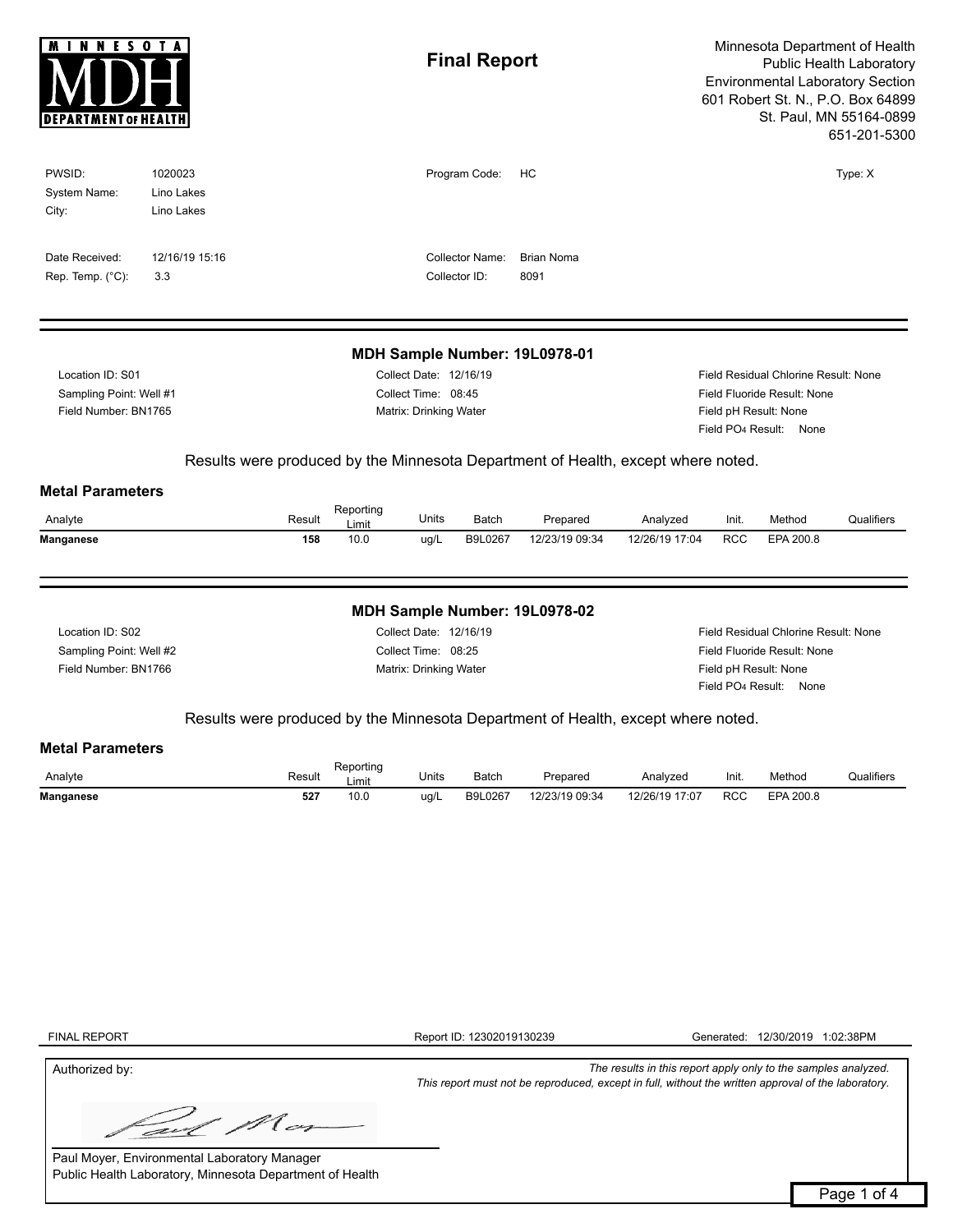

Minnesota Department of Health Public Health Laboratory Environmental Laboratory Section 601 Robert St. N., P.O. Box 64899 St. Paul, MN 55164-0899 651-201-5300

|                         | MDH Sample Number: 19L0978-03 |                                      |
|-------------------------|-------------------------------|--------------------------------------|
| Location ID: S03        | Collect Date: 12/16/19        | Field Residual Chlorine Result: None |
| Sampling Point: Well #3 | Collect Time: 09:25           | Field Fluoride Result: None          |
| Field Number: BN1767    | Matrix: Drinking Water        | Field pH Result: None                |
|                         |                               | Field PO <sub>4</sub> Result: None   |

Results were produced by the Minnesota Department of Health, except where noted.

#### **Metal Parameters**

| Analyte   | Result | Reporting<br>Limit | Units | Batch   | Prepared       | Analyzed       | Init.      | Method    | Qualifiers |
|-----------|--------|--------------------|-------|---------|----------------|----------------|------------|-----------|------------|
| Manganese | 322    | 10.0               | ua/L  | B9L0267 | 12/23/19 09:34 | 12/26/19 17:10 | <b>RCC</b> | EPA 200.8 |            |
|           |        |                    |       |         |                |                |            |           |            |

### **MDH Sample Number: 19L0978-04**

Field Number: BN1768 Sampling Point: Well #4 Location ID: S04

Collect Date: 12/16/19 Collect Time: 09:40 Matrix: Drinking Water **Field pH Result: None** 

Field Residual Chlorine Result: None Field Fluoride Result: None Field PO4 Result: None

Results were produced by the Minnesota Department of Health, except where noted.

# **Metal Parameters**

| Analyte          | Result<br>$-1 - 1$        | Reportina<br>_imıt | Units | Batch   | Prepared       | Analyzeo           | Init. | Method    | $\cdots$<br>Qualifiers |
|------------------|---------------------------|--------------------|-------|---------|----------------|--------------------|-------|-----------|------------------------|
| <b>Manganese</b> | <b>005</b><br>oo.<br>$ -$ | 10.0               | ug/l  | B9L0267 | 12/23/19 09:34 | 12/26/10<br>147.40 | RCC   | EPA 200.8 |                        |

FINAL REPORT

Report ID: 12302019130239 Generated: 12/30/2019 1:02:38PM

*This report must not be reproduced, except in full, without the written approval of the laboratory.*

Authorized by: *The results in this report apply only to the samples analyzed.*

N cs

Paul Moyer, Environmental Laboratory Manager Public Health Laboratory, Minnesota Department of Health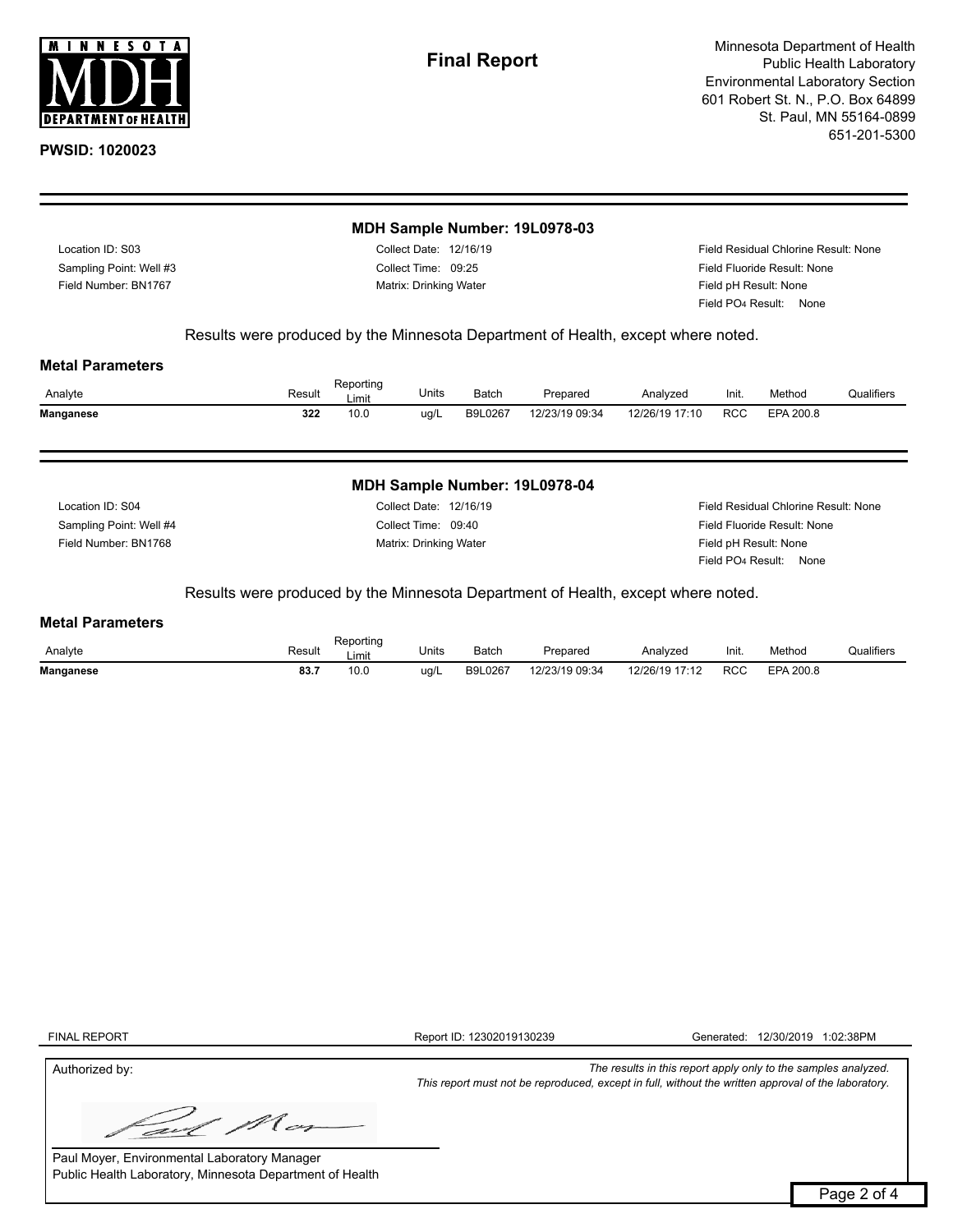

# Results were produced by Minnesota Department of Health, except where noted.

| Batch B9L0267 - EPA 200 Series Prep |        |                    |       |                |                                                   |      |                                                   |            |                     |            |                                 |
|-------------------------------------|--------|--------------------|-------|----------------|---------------------------------------------------|------|---------------------------------------------------|------------|---------------------|------------|---------------------------------|
| Blank (B9L0267-BLK1)                |        |                    |       |                |                                                   |      | Prepared: 12/23/19 09:34 Analyzed: 12/26/19 16:49 |            |                     |            |                                 |
| Analyte                             | Result | Reporting          | Units | Spike          | Source                                            | %REC | %REC Limits                                       | <b>RPD</b> | <b>RPD</b>          | Init.      | Qualifiers                      |
| Manganese                           | $\,<$  | Limit<br>10.0      | ug/L  | Level          | Result                                            |      |                                                   |            | Limit               | <b>RCC</b> |                                 |
|                                     |        |                    |       |                |                                                   |      |                                                   |            |                     |            |                                 |
|                                     |        |                    |       |                |                                                   |      |                                                   |            |                     |            |                                 |
| LCS (B9L0267-BS1)                   |        |                    |       |                |                                                   |      | Prepared: 12/23/19 09:34 Analyzed: 12/26/19 16:52 |            |                     |            |                                 |
| Analyte                             | Result | Reporting<br>Limit | Units | Spike          | Source<br>Result                                  | %REC | %REC Limits                                       | <b>RPD</b> | <b>RPD</b>          | Init.      | Qualifiers                      |
| Manganese                           | 47.0   |                    | ug/L  | Level<br>50    |                                                   | 94   | 85-115                                            |            | Limit               | <b>RCC</b> |                                 |
|                                     |        |                    |       |                |                                                   |      |                                                   |            |                     |            |                                 |
|                                     |        |                    |       |                |                                                   |      |                                                   |            |                     |            |                                 |
| Duplicate (B9L0267-DUP1)            |        | Source: 19L0920-01 |       |                |                                                   |      | Prepared: 12/23/19 09:34 Analyzed: 12/26/19 16:58 |            |                     |            |                                 |
| Analyte                             | Result | Reporting<br>Limit | Units | Spike<br>Level | Source<br>Result                                  | %REC | %REC Limits                                       | <b>RPD</b> | <b>RPD</b><br>Limit | Init.      | Qualifiers                      |
| Manganese                           | $\,<$  | 10.0               | ug/L  |                | $\,<$                                             |      |                                                   |            | 20                  | <b>RCC</b> |                                 |
|                                     |        |                    |       |                |                                                   |      |                                                   |            |                     |            |                                 |
|                                     |        |                    |       |                |                                                   |      |                                                   |            |                     |            |                                 |
| Duplicate (B9L0267-DUP2)            |        | Source: 19L0988-01 |       |                |                                                   |      | Prepared: 12/23/19 09:34 Analyzed: 12/26/19 17:30 |            |                     |            |                                 |
| Analyte                             | Result | Reporting<br>Limit | Units | Spike<br>Level | Source<br>Result                                  | %REC | %REC Limits                                       | <b>RPD</b> | <b>RPD</b><br>Limit | Init.      | Qualifiers                      |
| Manganese                           | 1.44   | 10.0               | ug/L  |                | $\,<$                                             |      |                                                   | 0.6        | 20                  | <b>RCC</b> |                                 |
|                                     |        |                    |       |                |                                                   |      |                                                   |            |                     |            |                                 |
|                                     |        |                    |       |                |                                                   |      |                                                   |            |                     |            |                                 |
| Matrix Spike (B9L0267-MS1)          |        | Source: 19L0920-01 |       |                | Prepared: 12/23/19 09:34 Analyzed: 12/26/19 17:01 |      |                                                   |            |                     |            |                                 |
| Analyte                             | Result | Reporting<br>Limit | Units | Spike<br>Level | Source<br>Result                                  | %REC | %REC Limits                                       | <b>RPD</b> | <b>RPD</b><br>Limit | Init.      | Qualifiers                      |
| Manganese                           | 47.4   |                    | ug/L  | 50             |                                                   | 95   | 85-115                                            |            |                     | <b>RCC</b> |                                 |
|                                     |        |                    |       |                |                                                   |      |                                                   |            |                     |            |                                 |
|                                     |        |                    |       |                |                                                   |      |                                                   |            |                     |            |                                 |
| Matrix Spike (B9L0267-MS2)          |        | Source: 19L0988-01 |       |                |                                                   |      | Prepared: 12/23/19 09:34 Analyzed: 12/26/19 17:33 |            |                     |            |                                 |
| Analyte                             | Result | Reporting<br>Limit | Units | Spike<br>Level | Source<br>Result                                  | %REC | %REC Limits                                       | <b>RPD</b> | <b>RPD</b><br>Limit | Init.      | Qualifiers                      |
| Manganese                           | 51.2   |                    | ug/L  | 50             |                                                   | 99   | 85-115                                            |            |                     | <b>RCC</b> |                                 |
|                                     |        |                    |       |                |                                                   |      |                                                   |            |                     |            |                                 |
|                                     |        |                    |       |                |                                                   |      |                                                   |            |                     |            |                                 |
|                                     |        |                    |       |                |                                                   |      |                                                   |            |                     |            |                                 |
|                                     |        |                    |       |                |                                                   |      |                                                   |            |                     |            |                                 |
| <b>FINAL REPORT</b>                 |        |                    |       |                | Report ID: 12302019130239                         |      |                                                   |            |                     |            | Generated: 12/30/2019 1:02:38PM |

Authorized by: *The results in this report apply only to the samples analyzed. This report must not be reproduced, except in full, without the written approval of the laboratory.*

M cr avl

Paul Moyer, Environmental Laboratory Manager Public Health Laboratory, Minnesota Department of Health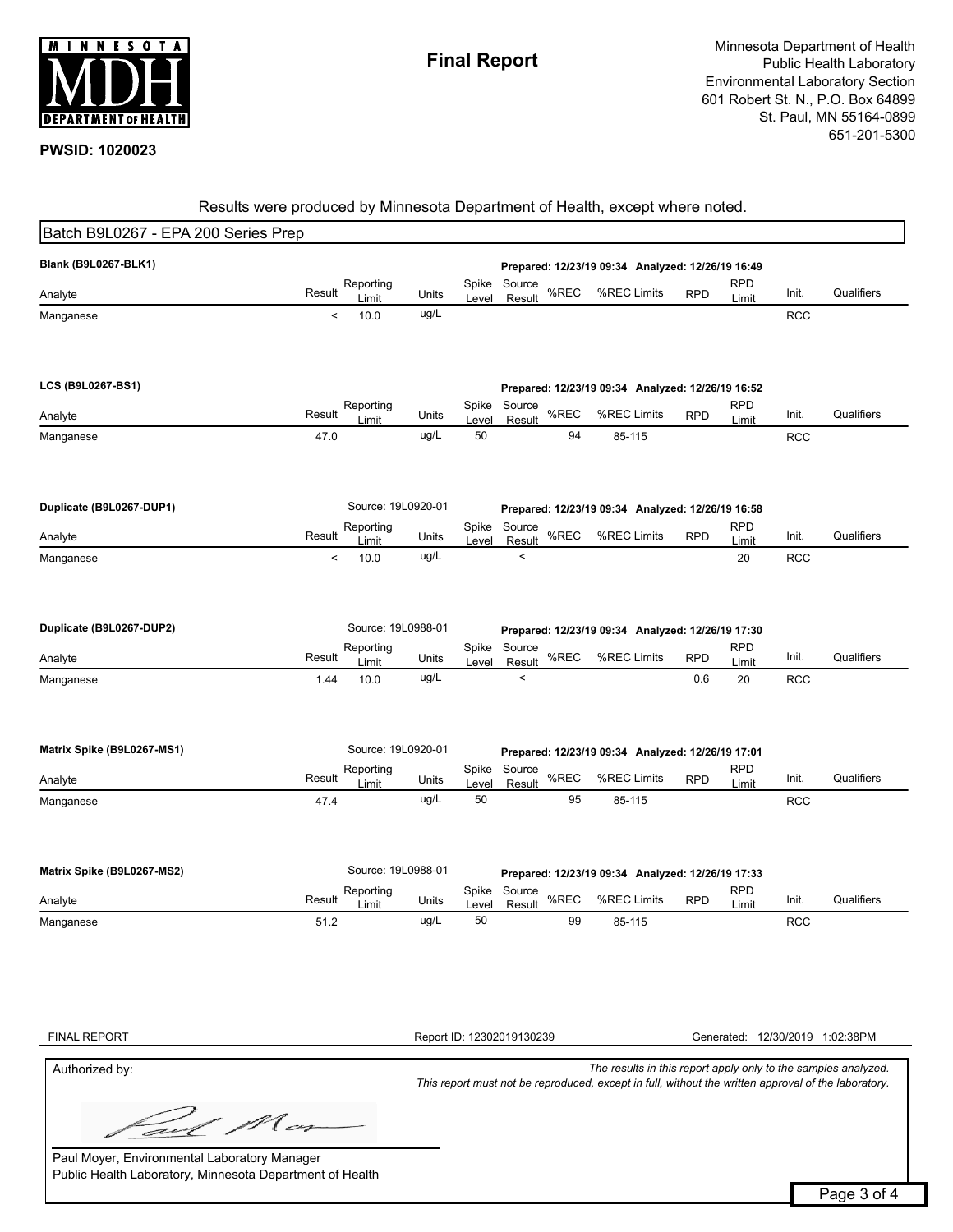

Work Order Comments

Samples were received in proper condition.

**Final Report**

Minnesota Department of Health Public Health Laboratory Environmental Laboratory Section 601 Robert St. N., P.O. Box 64899 St. Paul, MN 55164-0899 651-201-5300

FINAL REPORT

Report ID: 12302019130239 Generated: 12/30/2019 1:02:38PM

*This report must not be reproduced, except in full, without the written approval of the laboratory.*

Authorized by: *The results in this report apply only to the samples analyzed.*

M cn avl

Paul Moyer, Environmental Laboratory Manager Public Health Laboratory, Minnesota Department of Health

Page 4 of 4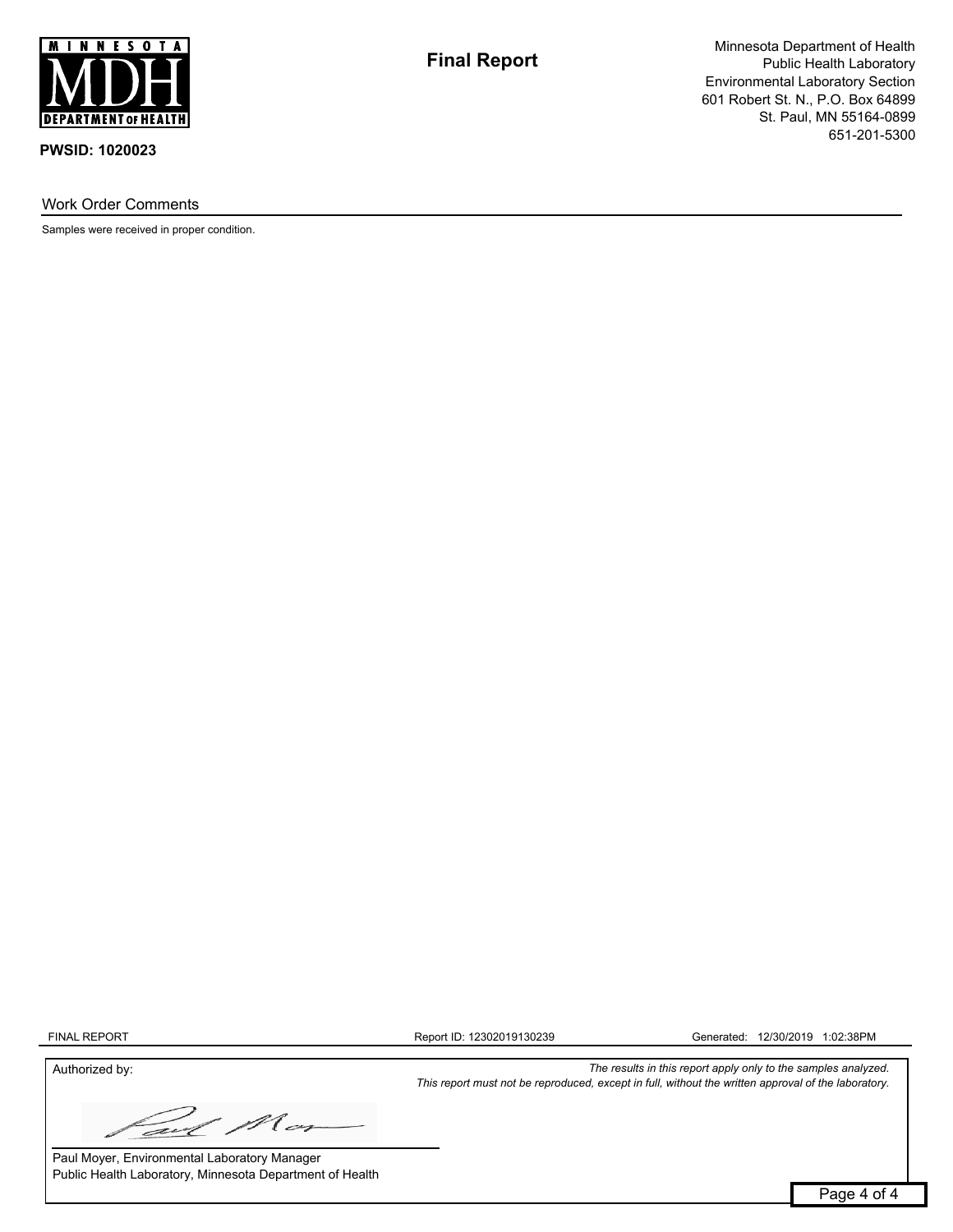| <b>DEPARTMENT OF HEALTH</b> |                       |        |                    |                        | <b>Final Report</b>    |                                                                                  | Minnesota Department of Health<br>Public Health Laboratory<br><b>Environmental Laboratory Section</b><br>601 Robert St. N., P.O. Box 64899<br>St. Paul, MN 55164-0899<br>651-201-5300 |                               |                                                             |            |  |  |
|-----------------------------|-----------------------|--------|--------------------|------------------------|------------------------|----------------------------------------------------------------------------------|---------------------------------------------------------------------------------------------------------------------------------------------------------------------------------------|-------------------------------|-------------------------------------------------------------|------------|--|--|
| PWSID:<br>System Name:      | 1020023<br>Lino Lakes |        |                    |                        | Program Code:          | HC                                                                               |                                                                                                                                                                                       |                               |                                                             | Type: X    |  |  |
| City:                       | Lino Lakes            |        |                    |                        |                        |                                                                                  |                                                                                                                                                                                       |                               |                                                             |            |  |  |
| Date Received:              | 12/16/19 15:16        |        |                    |                        | <b>Collector Name:</b> | <b>Brian Noma</b>                                                                |                                                                                                                                                                                       |                               |                                                             |            |  |  |
| Rep. Temp. $(^{\circ}C)$ :  | 3.3                   |        |                    |                        | Collector ID:          | 8091                                                                             |                                                                                                                                                                                       |                               |                                                             |            |  |  |
|                             |                       |        |                    |                        |                        | MDH Sample Number: 19L0979-01                                                    |                                                                                                                                                                                       |                               |                                                             |            |  |  |
| Location ID: S07            |                       |        |                    | Collect Date: 12/16/19 |                        |                                                                                  |                                                                                                                                                                                       |                               | Field Residual Chlorine Result: None                        |            |  |  |
| Sampling Point: Well #5     |                       |        |                    | Collect Time: 08:55    |                        | Field Fluoride Result: None                                                      |                                                                                                                                                                                       |                               |                                                             |            |  |  |
| Field Number: BN1769        |                       |        |                    | Matrix: Drinking Water |                        |                                                                                  |                                                                                                                                                                                       |                               | Field pH Result: None<br>Field PO <sub>4</sub> Result: None |            |  |  |
|                             |                       |        |                    |                        |                        |                                                                                  |                                                                                                                                                                                       |                               |                                                             |            |  |  |
|                             |                       |        |                    |                        |                        | Results were produced by the Minnesota Department of Health, except where noted. |                                                                                                                                                                                       |                               |                                                             |            |  |  |
| <b>Metal Parameters</b>     |                       |        |                    |                        |                        |                                                                                  |                                                                                                                                                                                       |                               |                                                             |            |  |  |
| Analyte                     |                       | Result | Reporting<br>Limit | Units                  | Batch                  | Prepared                                                                         | Analyzed                                                                                                                                                                              | Init.                         | Method                                                      | Qualifiers |  |  |
| <b>Manganese</b>            |                       | 143    | 10.0               | ug/L                   | B9L0267                | 12/23/19 09:34                                                                   | 12/26/19 17:15                                                                                                                                                                        | <b>RCC</b>                    | EPA 200.8                                                   |            |  |  |
|                             |                       |        |                    |                        |                        | MDH Sample Number: 19L0979-02                                                    |                                                                                                                                                                                       |                               |                                                             |            |  |  |
| Location ID: S12            |                       |        |                    | Collect Date: 12/16/19 |                        |                                                                                  |                                                                                                                                                                                       |                               | Field Residual Chlorine Result: None                        |            |  |  |
| Sampling Point: Well #6     |                       |        |                    | Collect Time: 09:10    |                        |                                                                                  |                                                                                                                                                                                       |                               | Field Fluoride Result: None                                 |            |  |  |
| Field Number: BN1770        |                       |        |                    | Matrix: Drinking Water |                        |                                                                                  |                                                                                                                                                                                       |                               | Field pH Result: None                                       |            |  |  |
|                             |                       |        |                    |                        |                        |                                                                                  |                                                                                                                                                                                       | Field PO <sub>4</sub> Result: | None                                                        |            |  |  |
|                             |                       |        |                    |                        |                        | Results were produced by the Minnesota Department of Health, except where noted. |                                                                                                                                                                                       |                               |                                                             |            |  |  |
| <b>Metal Parameters</b>     |                       |        |                    |                        |                        |                                                                                  |                                                                                                                                                                                       |                               |                                                             |            |  |  |
| Analyte                     |                       | Result | Reporting          | Units                  | Batch                  | Prepared                                                                         | Analyzed                                                                                                                                                                              | Init.                         | Method                                                      | Qualifiers |  |  |
| <b>Manganese</b>            |                       | 408    | Limit<br>10.0      | ug/L                   | B9L0267                | 12/23/19 09:34                                                                   | 12/26/19 17:18                                                                                                                                                                        | <b>RCC</b>                    | EPA 200.8                                                   |            |  |  |
|                             |                       |        |                    |                        |                        |                                                                                  |                                                                                                                                                                                       |                               |                                                             |            |  |  |
|                             |                       |        |                    |                        |                        |                                                                                  |                                                                                                                                                                                       |                               |                                                             |            |  |  |
|                             |                       |        |                    |                        |                        |                                                                                  |                                                                                                                                                                                       |                               |                                                             |            |  |  |

FINAL REPORT

Report ID: 12302019130218 Generated: 12/30/2019 1:02:16PM

*This report must not be reproduced, except in full, without the written approval of the laboratory.*

Authorized by: *The results in this report apply only to the samples analyzed.*

Mor avl

Paul Moyer, Environmental Laboratory Manager Public Health Laboratory, Minnesota Department of Health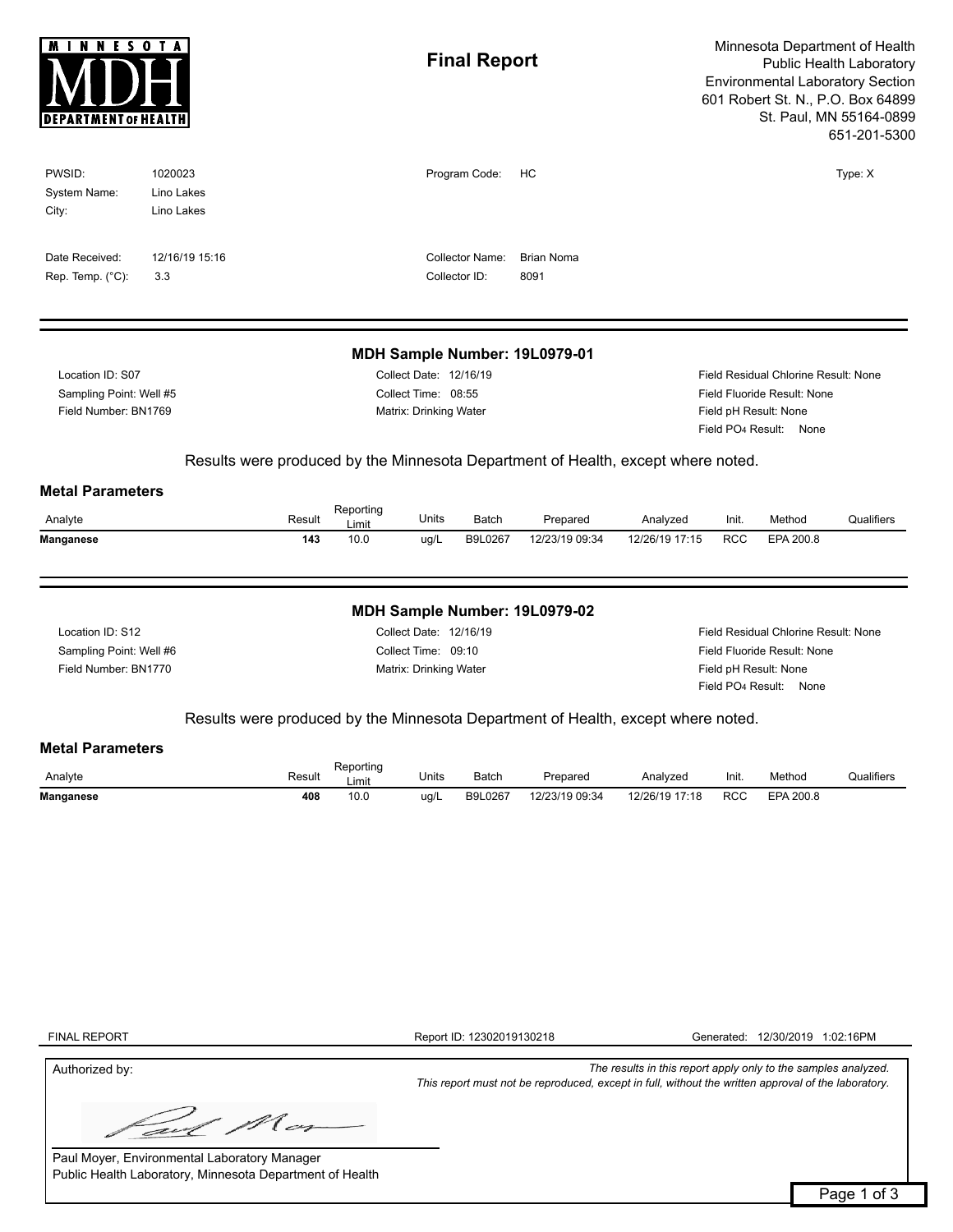

# Results were produced by Minnesota Department of Health, except where noted.

| Batch B9L0267 - EPA 200 Series Prep |        |                    |               |                |                                                   |      |                                                   |            |                     |            |                                 |
|-------------------------------------|--------|--------------------|---------------|----------------|---------------------------------------------------|------|---------------------------------------------------|------------|---------------------|------------|---------------------------------|
| Blank (B9L0267-BLK1)                |        |                    |               |                |                                                   |      | Prepared: 12/23/19 09:34 Analyzed: 12/26/19 16:49 |            |                     |            |                                 |
|                                     |        | Reporting          |               | Spike          | Source                                            |      |                                                   |            | <b>RPD</b>          |            |                                 |
| Analyte                             | Result | Limit              | Units         | Level          | Result                                            | %REC | %REC Limits                                       | <b>RPD</b> | Limit               | Init.      | Qualifiers                      |
| Manganese                           | $\,<$  | 10.0               | ug/L          |                |                                                   |      |                                                   |            |                     | <b>RCC</b> |                                 |
|                                     |        |                    |               |                |                                                   |      |                                                   |            |                     |            |                                 |
| LCS (B9L0267-BS1)                   |        |                    |               |                |                                                   |      | Prepared: 12/23/19 09:34 Analyzed: 12/26/19 16:52 |            |                     |            |                                 |
|                                     |        | Reporting          |               | Spike          | Source                                            |      |                                                   |            | <b>RPD</b>          |            |                                 |
| Analyte                             | Result | Limit              | Units         | Level          | Result                                            | %REC | %REC Limits                                       | <b>RPD</b> | Limit               | Init.      | Qualifiers                      |
| Manganese                           | 47.0   |                    | ug/L          | 50             |                                                   | 94   | 85-115                                            |            |                     | <b>RCC</b> |                                 |
| Duplicate (B9L0267-DUP1)            |        | Source: 19L0920-01 |               |                |                                                   |      | Prepared: 12/23/19 09:34 Analyzed: 12/26/19 16:58 |            |                     |            |                                 |
|                                     |        | Reporting          |               | Spike          | Source                                            |      |                                                   |            | <b>RPD</b>          |            |                                 |
| Analyte                             | Result | Limit              | Units         | Level          | Result                                            | %REC | %REC Limits                                       | <b>RPD</b> | Limit               | Init.      | Qualifiers                      |
| Manganese                           | $\,<$  | 10.0               | ug/L          |                | $\,<$                                             |      |                                                   |            | 20                  | <b>RCC</b> |                                 |
|                                     |        |                    |               |                |                                                   |      |                                                   |            |                     |            |                                 |
| Duplicate (B9L0267-DUP2)            |        | Source: 19L0988-01 |               |                |                                                   |      | Prepared: 12/23/19 09:34 Analyzed: 12/26/19 17:30 |            |                     |            |                                 |
| Analyte                             | Result | Reporting<br>Limit | Units         | Spike<br>Level | Source<br>Result                                  | %REC | %REC Limits                                       | <b>RPD</b> | <b>RPD</b><br>Limit | Init.      | Qualifiers                      |
| Manganese                           | 1.44   | 10.0               | ug/L          |                | $\,<$                                             |      |                                                   | 0.6        | 20                  | <b>RCC</b> |                                 |
| Matrix Spike (B9L0267-MS1)          |        | Source: 19L0920-01 |               |                |                                                   |      | Prepared: 12/23/19 09:34 Analyzed: 12/26/19 17:01 |            |                     |            |                                 |
|                                     |        | Reporting          |               | Spike          | Source                                            |      |                                                   |            | <b>RPD</b>          |            |                                 |
| Analyte                             | Result | Limit              | Units         | Level          | Result                                            | %REC | %REC Limits                                       | <b>RPD</b> | Limit               | Init.      | Qualifiers                      |
| Manganese                           | 47.4   |                    | ug/L          | 50             |                                                   | 95   | 85-115                                            |            |                     | <b>RCC</b> |                                 |
| Matrix Spike (B9L0267-MS2)          |        | Source: 19L0988-01 |               |                | Prepared: 12/23/19 09:34 Analyzed: 12/26/19 17:33 |      |                                                   |            |                     |            |                                 |
|                                     | Result | Reporting          |               | Spike          | Source                                            | %REC | %REC Limits                                       |            | <b>RPD</b>          | Init.      | Qualifiers                      |
| Analyte                             |        | Limit              | Units<br>ug/L | Level<br>50    | Result                                            | 99   |                                                   | <b>RPD</b> | Limit               |            |                                 |
| Manganese                           | 51.2   |                    |               |                |                                                   |      | 85-115                                            |            |                     | <b>RCC</b> |                                 |
|                                     |        |                    |               |                |                                                   |      |                                                   |            |                     |            |                                 |
|                                     |        |                    |               |                |                                                   |      |                                                   |            |                     |            |                                 |
|                                     |        |                    |               |                |                                                   |      |                                                   |            |                     |            |                                 |
|                                     |        |                    |               |                |                                                   |      |                                                   |            |                     |            |                                 |
| <b>FINAL REPORT</b>                 |        |                    |               |                | Report ID: 12302019130218                         |      |                                                   |            |                     |            | Generated: 12/30/2019 1:02:16PM |

Authorized by: *The results in this report apply only to the samples analyzed.*

*This report must not be reproduced, except in full, without the written approval of the laboratory.*

M cr avl

Paul Moyer, Environmental Laboratory Manager Public Health Laboratory, Minnesota Department of Health